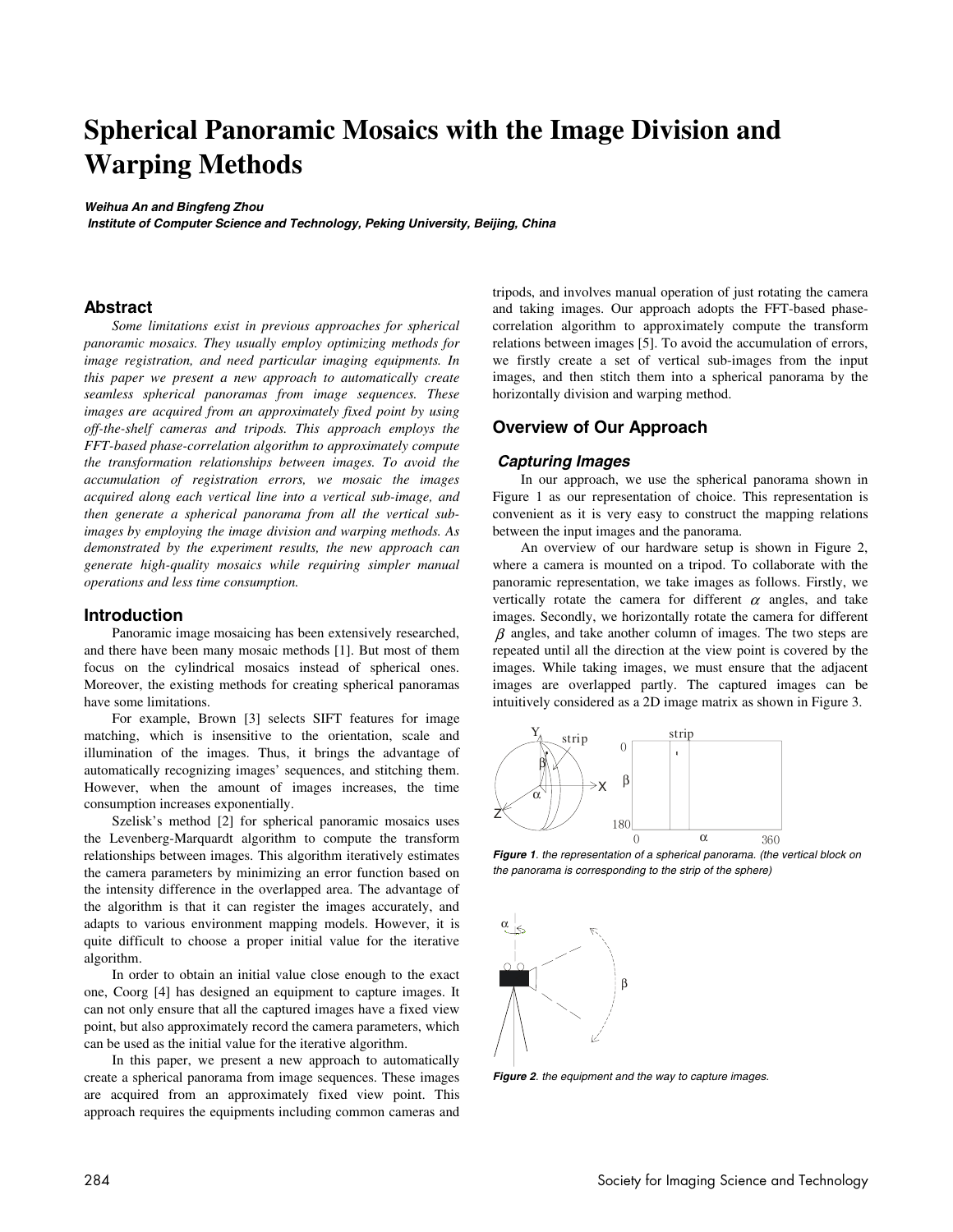

**Figure 3**. the partial captured images. (The images at the same column belong to the same group, and the images in the black box are horizontal images)

To describe conveniently, we divide all the images into different groups according to the following rule: the images located at the same column belong to the same group. In each group, we choose the image most parallel to the horizon as the horizontal image.

## **Projection Transformation**

Given that the origin of camera coordinates equals to that of the world coordinates, the relationship between a 3D point  $\vec{p}$  and its homogeneous coordinates  $\vec{q}$  in the captured image can be described as [2]:

where

$$
\vec{q} = TVR\vec{p} \tag{1}
$$

$$
T = \begin{bmatrix} 1 & 0 & c_x \\ 0 & 1 & c_y \\ 0 & 0 & 1 \end{bmatrix}, V = \begin{bmatrix} f & 0 & 0 \\ 0 & f & 0 \\ 0 & 0 & 1 \end{bmatrix}, R = \begin{bmatrix} r_{00} & r_{01} & r_{02} \\ r_{10} & r_{11} & r_{12} \\ r_{20} & r_{21} & r_{22} \end{bmatrix}
$$

The variants  $T, V, R$  are respectively the translation, focal length scaling, and 3D rotation matrices. We assume that the origin of the image coordinates is located at its center, and then the matrix *T* can be ignored.

Reversely transforming the equation (1), we can obtain the 3D direction corresponding to an image pixel.

$$
\vec{p} = R^{-1}V^{-1}\vec{q}
$$
 (2)

We can denote  $\vec{p}$  as spherical coordinates, i.e.

$$
\alpha = \tan^{-1}(X/Z) \tag{3}
$$

$$
\beta = \tan^{-1}(Y/\sqrt{X^2 + Z^2})
$$
 (4)

Its corresponding coordinates on the spherical panorama can be described as

$$
x_p = \alpha r \tag{5}
$$

$$
y_p = \beta r \tag{6}
$$

where *r* is the spherical radius.

According to above derivation, we can see that if we have obtained the focal lengths and the rotation matrices of input images, the panorama can be created by projective geometry. So, our task is to compute the parameters and to project the input images onto the panorama.

In this paper, we suppose that the focal lengths of all the images are equal, and that they have a common view point. So, we can define  $r=f$ . According to the manner of capturing images, the rotation matrix can be expressed as

$$
R_i = \begin{bmatrix} 1 & 0 & 0 \\ 0 & \cos \varphi_i & -\sin \varphi_i \\ 0 & \sin \varphi_i & \cos \varphi_i \end{bmatrix} \begin{bmatrix} \cos \theta_i & 0 & \sin \theta_i \\ 0 & 1 & 0 \\ -\sin \theta_i & 0 & \cos \theta_i \end{bmatrix}
$$
(7)

where  $\theta_i$ ,  $\varphi_i$  is the horizontal and vertical rotation angles.

Therefore, our task can be further simplified to compute the focal length *f* and the images' rotation angle  $\theta_i, \varphi_i$ .

# **Estimating Parameters**

#### **Estimating the Focal Length**

The focal length can be deduced according to the relationships between the horizontal images, which is shown in Figure 4 (for convenience, we substitute the 2D format for 3D).

There is the rotation relationship between the adjacent horizontal images, and the rotation radius is the focal length *f*  (Figure 4(a)). If the rotation angle is small enough, the relationship can be considered as translation [2] (Figure 4(b)). We adopt the FFT-based phase-correlation algorithm to obtain the translation distance  $d'$  between adjacent images, and substitute  $d'$  for *d* in Figure 4(a).

After obtained all the translation distances between each two adjacent horizontal images, we can estimate the focal length, using the following equation.

$$
2\pi - 2\sum \tan^{-1}(d_i/f) = 0
$$
 (8)

where  $d_i$  denotes the translation distance, and  $f$  denotes the focal length.



**Figure 4**. the relationship between adjacent input images. ((a) denotes the real geometry relation, and (b) denotes the approximate translation)

#### **Estimating Transformation Matrices**

We firstly define the rotation angles of horizontal images, and then deduce the rotation angles of other images. For convenience, we arbitrarily select a horizontal image, and assume that its camera coordinate system coincide with the world coordinate system. Therefore, its horizontal and vertical rotation angles are both equal to zero.

As mentioned in last section, there is the approximate translation relationship between adjacent horizontal images, and their translation distances can be computed by the FFT-based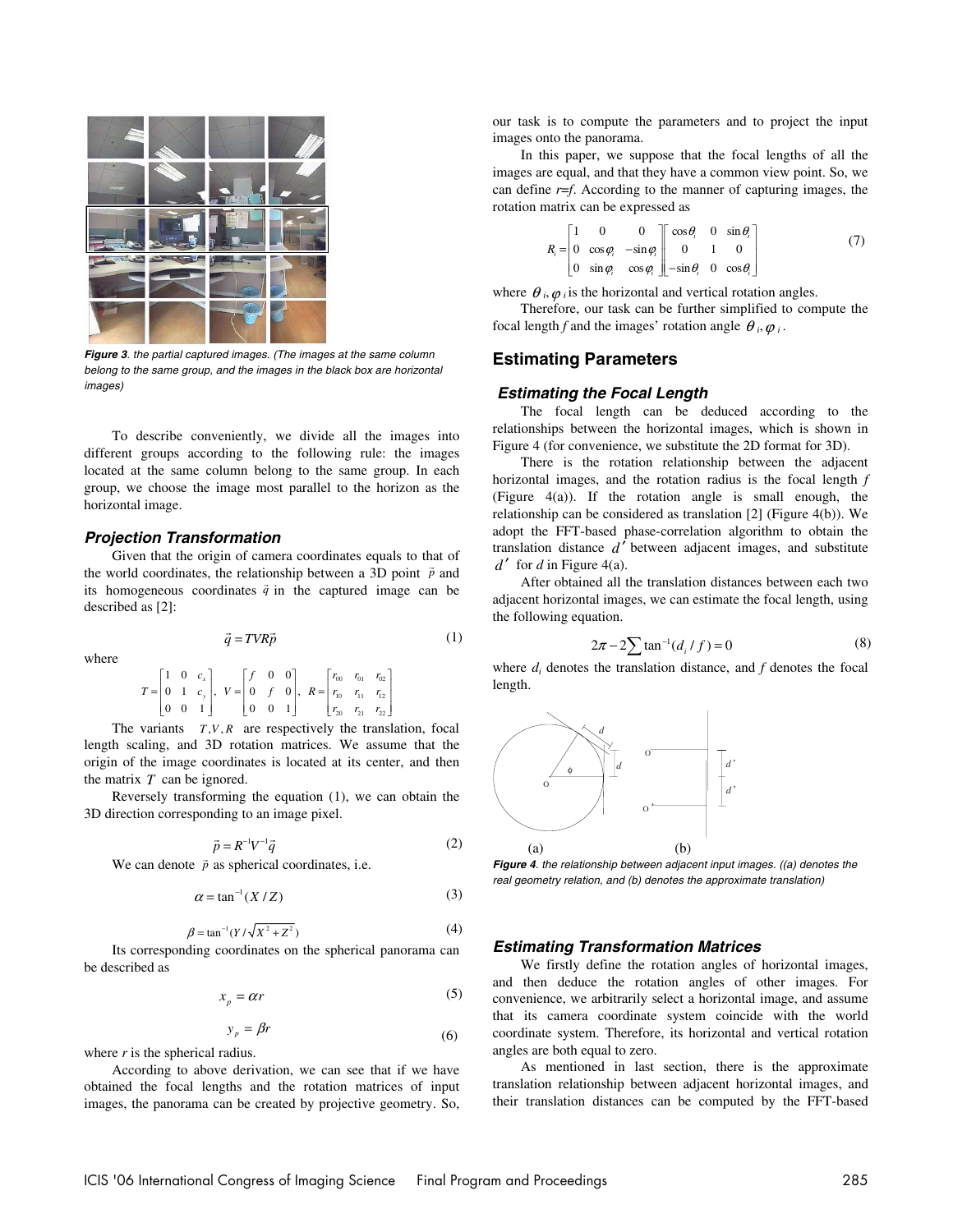phase-correlation algorithm. Therefore, the recursive equations on the rotation angles of the horizontal images can be described as

$$
\gamma_{i+1} = \gamma_i + 2 \tan^{-1} \left( \frac{\Delta w_{i+1}}{2f} \right)
$$
  
\n
$$
\eta_{i+1} = \eta_i + 2 \tan^{-1} \left( \frac{\Delta h_{i+1}}{2f} \right)
$$
\n(9)

where  $\gamma_i$  and  $\eta_i$  denote the horizontal and vertical rotation angles of the *i*th horizontal image respectively. ∆*w* and ∆*h* denote the translational distances of adjacent horizontal images.

Similarly, the images in the same group also have the approximate translation as shown in Figure 4. Therefore, the recursive equations of images in the same group can be described as

$$
\theta_{i+1} = \theta_i + 2 \tan^{-1} \left( \frac{\Delta w_{i+1}}{2f} \right) \tag{11}
$$

$$
\eta_{i+1} = \eta_i + 2 \tan^{-1} \left( \frac{\Delta h_{i+1}}{2f} \right) \tag{12}
$$

where  $\theta_i$  and  $\varphi_i$  denote the horizontal and vertical rotation angles of the *i*th image in a group.

## **Creating Vertical Sub-images**

Due to the assumption, the recursive equations in above section are not accurate, and have some errors. To avoid the error accumulation, we stitch each group of images into a vertical subimage, instead of stitching all the images into a whole spherical panorama.

According to the projection relationship between the input images and the vertical sub-image, we can create the vertical subimage by projection transform. The procedure is described as follows.

- 1. Process every pixel in the vertical sub-image as follows.
- 2. Compute the world coordinates (*x*, *y*, *z*) of the pixel, and deduce its spherical coordinates.
- 3. Compare the spherical coordinates with every rotation angle of the input images, and select the closest one.
- 4. Project the coordinates (*x*, *y*, *z*) onto the selected image, and use the corresponding pixel value to shade the vertical sub-image.

During the procedure of creating vertical sub-images, it is necessary to take the image fusion process. In our approach, we adopt the multi-resolution pyramid algorithm to perform image fusion [6]. Figure 5 shows some vertical sub-images created by our approach.

## **Creating Spherical Panoramas**

In theory, there is translation relationship between adjacent vertical sub-images. However, the translation is not accurate due to the assumption and computation errors. Therefore, the results obtained by directly computing the translation distances between two adjacent vertical sub-images are not satisfactory (the left image in Figure 6).

We propose a stitching method with division and warping. Firstly, we divide one vertical sub-image into *n* horizontal subimages. Secondly, we use the FFT-based phase-correlation algorithm to register them. Finally, we stitch them by warping method.

After registration of all the horizontal sub-images, we can map them onto the spherical panorama. During mapping, the

horizontal sub-images belonging to the same vertical sub-image are not connected to each other, as shown in Figure 7(a). We connect them by the warping method which includes two steps, i.e. vertically and horizontally warping.



**Figure 5**. the vertical sub-images created by our approach.



**Figure 6**. Left: the result of directly computing the translation distances of two vertical sub-images. Middle: the results of dividing them. Right: the stitched result by division and warping method.

The object of vertical warping is to seamlessly connect horizontal sub-images belonging to the same vertical sub-image. The procedure is shown in figure 7(b). Firstly, fixing the top edge of the *i*th horizontal sub-image, we adjust its bottom edge to coincide with the top edge of the *i-*1th horizontal sub-image. Secondly, the pixels' locations in the *i*th horizontal sub-image are adjusted accordingly [7].

The object of horizontally warping is to make the horizontal sub-images belonging to the same vertical sub-image locate in the same column. As shown in the Figure  $7(c)$ , the procedure is to warp every row of the horizontal sub-images until their right edges are coherent.

The right image in Figure 6 shows the result of stitching two adjacent vertical sub-images. To obtain a seamless spherical panorama, we also should cut out the overlapped areas located in its left and right sides. Figure 8 shows the spherical panorama processed by this algorithm.